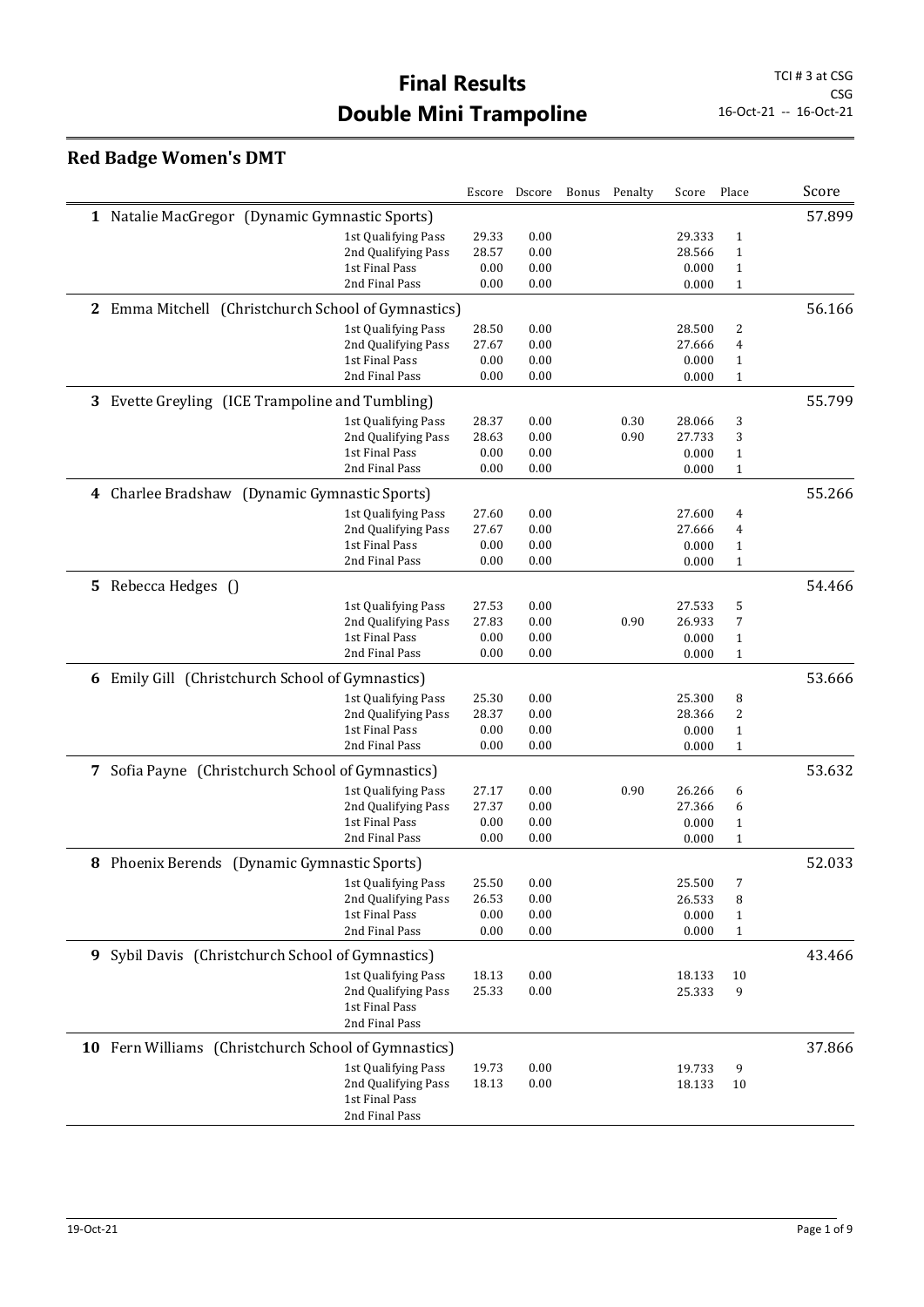## **Red Badge Women's DMT**

|                         |                         | Escore                   | Dscore | Bonus            | Penalty                 | Score | Place | Score |
|-------------------------|-------------------------|--------------------------|--------|------------------|-------------------------|-------|-------|-------|
| <b>Judging Panels:</b>  |                         |                          |        |                  |                         |       |       |       |
| <b>Qualifying Round</b> |                         | Final Round              |        |                  |                         |       |       |       |
| Chair of Panel          | Norma Merrick (Olympia) | Chair of Panel           |        |                  | Norma Merrick (Olympia) |       |       |       |
| Execution Judge 1       | Helen Howden (Olympia)  | <b>Execution Judge 1</b> |        |                  | Helen Howden (Olympia)  |       |       |       |
| Execution Judge 2       | Ilonka Buwalda (ICE)    | <b>Execution Judge 2</b> |        |                  | Ilonka Buwalda (ICE)    |       |       |       |
| Execution Judge 3       | Lucy Lucas (ICE)        | <b>Execution Judge 3</b> |        | Lucy Lucas (ICE) |                         |       |       |       |
| Difficulty Judge 1      | Taryn Leathart (CSG)    | Difficulty Judge 1       |        |                  | Taryn Leathart (CSG)    |       |       |       |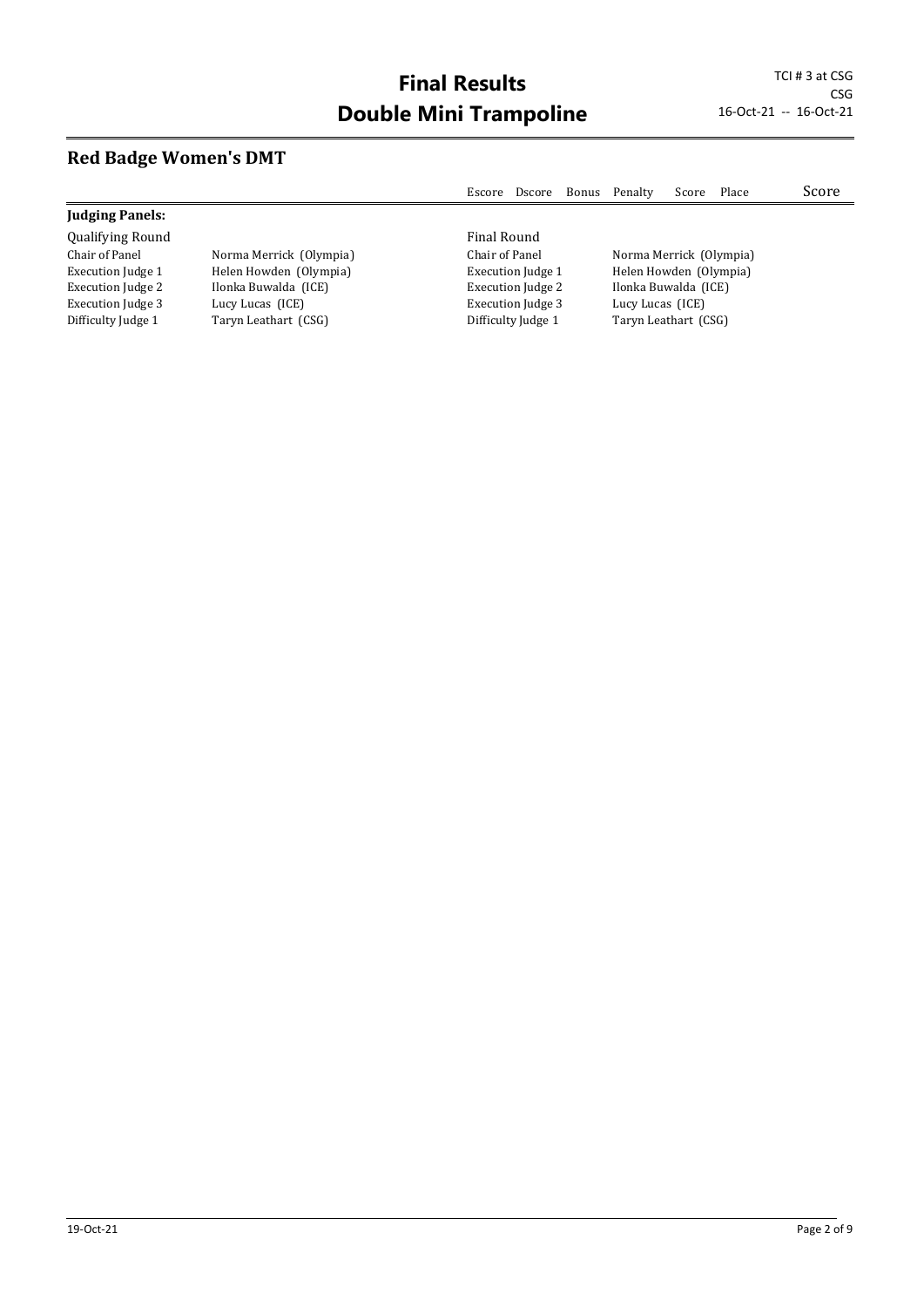#### **Red Badge Men's DMT**

|                                                            |                     | Escore | Dscore | Bonus | Penalty | Score  | Place        | Score  |
|------------------------------------------------------------|---------------------|--------|--------|-------|---------|--------|--------------|--------|
| Jordan Mkwananzi (Christchurch School of Gymnastics)<br>1  |                     |        |        |       |         |        |              | 56.100 |
|                                                            | 1st Qualifying Pass | 27.90  | 0.00   |       |         | 27.900 | $\mathbf{1}$ |        |
|                                                            | 2nd Qualifying Pass | 28.20  | 0.00   |       |         | 28.200 | $\mathbf{1}$ |        |
|                                                            | 1st Final Pass      | 0.00   | 0.00   |       |         | 0.000  | 1            |        |
|                                                            | 2nd Final Pass      | 0.00   | 0.00   |       |         | 0.000  | $\mathbf{1}$ |        |
| Jonathon Madd (ICE Trampoline and Tumbling)<br>$2^{\circ}$ |                     |        |        |       |         |        |              | 52.966 |
|                                                            | 1st Qualifying Pass | 26.50  | 0.00   |       |         | 26.500 | 2            |        |
|                                                            | 2nd Qualifying Pass | 26.47  | 0.00   |       |         | 26.466 | 2            |        |
|                                                            | 1st Final Pass      | 0.00   | 0.00   |       |         | 0.000  | $\mathbf{1}$ |        |
|                                                            | 2nd Final Pass      | 0.00   | 0.00   |       |         | 0.000  | $\mathbf{1}$ |        |
| Austin Hawke (Christchurch School of Gymnastics)<br>3      |                     |        |        |       |         |        |              | 46.966 |
|                                                            | 1st Qualifying Pass | 24.20  | 0.00   |       |         | 24.200 | 3            |        |
|                                                            | 2nd Qualifying Pass | 22.77  | 0.00   |       |         | 22.766 | 3            |        |
|                                                            | 1st Final Pass      | 0.00   | 0.00   |       |         | 0.000  | 1            |        |
|                                                            | 2nd Final Pass      | 0.00   | 0.00   |       |         | 0.000  | $\mathbf{1}$ |        |
| $\mathbf{r}$ , and $\mathbf{r}$                            |                     |        |        |       |         |        |              |        |

#### **Judging Panels:**

Qualifying Round **Final Round Final Round** Chair of Panel Norma Merrick (Olympia) Execution Judge 1 Helen Howden (Olympia) Execution Judge 2 Ilonka Buwalda (ICE)<br>Execution Judge 3 Lucy Lucas (ICE) Execution Judge 3 Difficulty Judge 1 Taryn Leathart (CSG)

Execution Judge 3

Chair of Panel Norma Merrick (Olympia) Execution Judge 1 Helen Howden (Olympia) Execution Judge 2 Ilonka Buwalda (ICE)<br>Execution Judge 3 Lucy Lucas (ICE) Difficulty Judge 1 Taryn Leathart (CSG)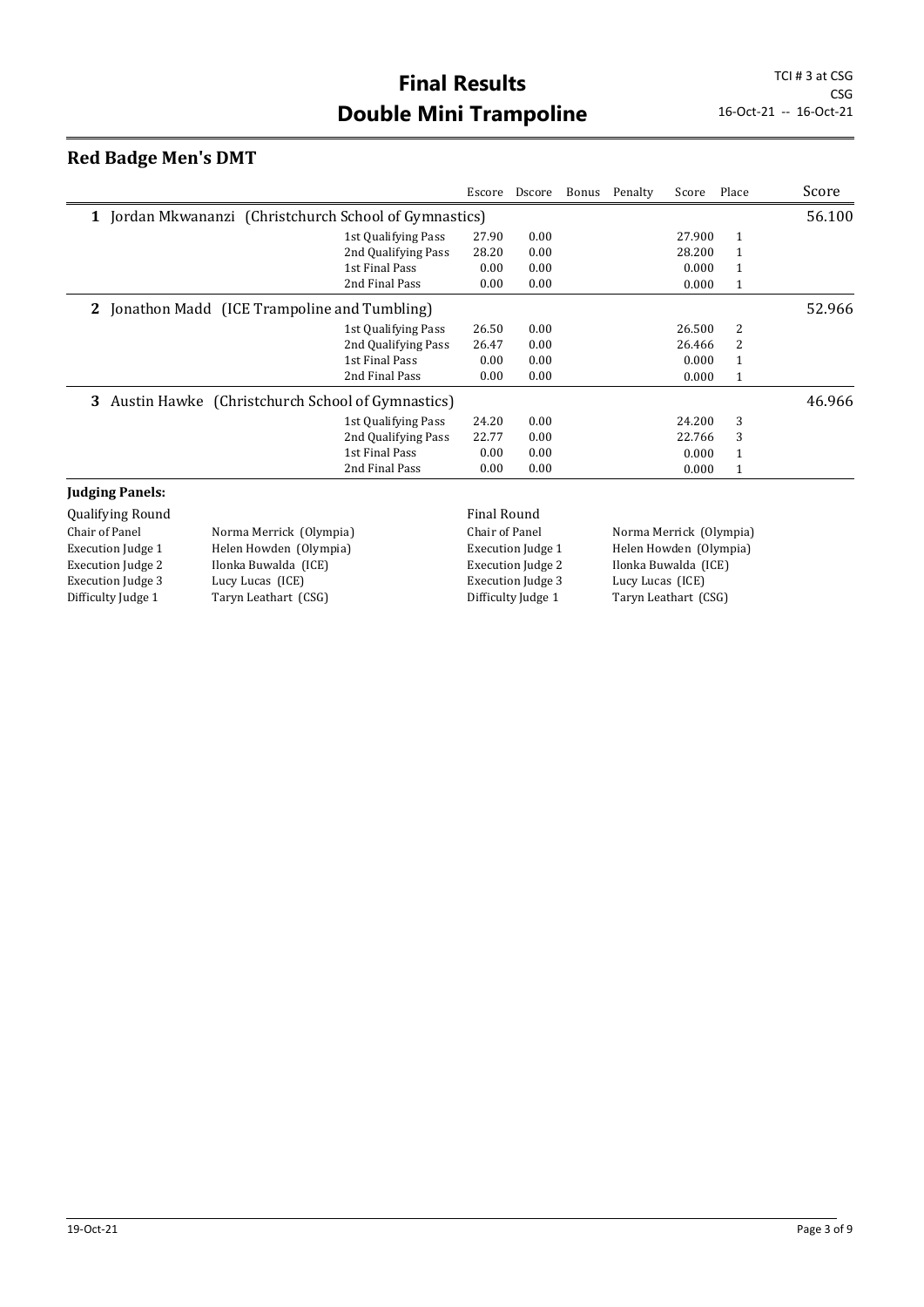## **Final Results** TCI # 3 at CSG **Double Mini Trampoline** 16-Oct-21 -- 16-Oct-21

#### **Blue Badge Women's DMT**

|                         |                                                        |                     |                    | Escore Dscore | Bonus | Penalty                 | Score  | Place        | Score  |
|-------------------------|--------------------------------------------------------|---------------------|--------------------|---------------|-------|-------------------------|--------|--------------|--------|
|                         | 1 Kiera Milnthorpe (Christchurch School of Gymnastics) |                     |                    |               |       |                         |        |              | 58.866 |
|                         |                                                        | 1st Qualifying Pass | 29.40              | 0.00          |       |                         | 29.400 | $\mathbf{1}$ |        |
|                         |                                                        | 2nd Qualifying Pass | 29.47              | 0.00          |       |                         | 29.466 | $\mathbf{1}$ |        |
|                         |                                                        | 1st Final Pass      | 0.00               | 0.00          |       |                         | 0.000  | $\mathbf{1}$ |        |
|                         |                                                        | 2nd Final Pass      | 0.00               | 0.00          |       |                         | 0.000  | $\mathbf{1}$ |        |
|                         | 2 Emily Snowdon (West Melton Gymnastics)               |                     |                    |               |       |                         |        |              | 56.699 |
|                         |                                                        | 1st Qualifying Pass | 27.97              | 0.00          |       |                         | 27.966 | 5            |        |
|                         |                                                        | 2nd Qualifying Pass | 28.73              | 0.00          |       |                         | 28.733 | 2            |        |
|                         |                                                        | 1st Final Pass      | 0.00               | 0.00          |       |                         | 0.000  | $\mathbf{1}$ |        |
|                         |                                                        | 2nd Final Pass      | 0.00               | 0.00          |       |                         | 0.000  | $\mathbf{1}$ |        |
|                         | 3 Kamryn-Jae Crouch (Olympia Gymnastic Sports)         |                     |                    |               |       |                         |        |              | 56.566 |
|                         |                                                        | 1st Qualifying Pass | 28.13              | 0.00          |       |                         | 28.133 | 4            |        |
|                         |                                                        | 2nd Qualifying Pass | 28.43              | 0.00          |       |                         | 28.433 | 3            |        |
|                         |                                                        | 1st Final Pass      | 0.00               | 0.00          |       |                         | 0.000  | $\mathbf{1}$ |        |
|                         |                                                        | 2nd Final Pass      | 0.00               | 0.00          |       |                         | 0.000  | $\mathbf{1}$ |        |
|                         | 4 Emily Swallow (Christchurch School of Gymnastics)    |                     |                    |               |       |                         |        |              | 56.332 |
|                         |                                                        | 1st Qualifying Pass | 28.37              | 0.00          |       |                         | 28.366 | 3            |        |
|                         |                                                        | 2nd Qualifying Pass | 27.97              | 0.00          |       |                         | 27.966 | 4            |        |
|                         |                                                        | 1st Final Pass      | 0.00               | 0.00          |       |                         | 0.000  | $\mathbf{1}$ |        |
|                         |                                                        | 2nd Final Pass      | 0.00               | 0.00          |       |                         | 0.000  | $\mathbf{1}$ |        |
|                         | 5 Iona Docherty (Olympia Gymnastic Sports)             |                     |                    |               |       |                         |        |              | 56.266 |
|                         |                                                        | 1st Qualifying Pass | 28.73              | 0.00          |       |                         | 28.733 | 2            |        |
|                         |                                                        | 2nd Qualifying Pass | 28.43              | 0.00          |       | 0.90                    | 27.533 | 5            |        |
|                         |                                                        | 1st Final Pass      | 0.00               | 0.00          |       |                         | 0.000  | $\mathbf{1}$ |        |
|                         |                                                        | 2nd Final Pass      | 0.00               | 0.00          |       |                         | 0.000  | $\mathbf{1}$ |        |
|                         | 6 Karia Kundycki (Christchurch School of Gymnastics)   |                     |                    |               |       |                         |        |              | 53.166 |
|                         |                                                        | 1st Qualifying Pass | 26.70              | 0.00          |       |                         | 26.700 | 6            |        |
|                         |                                                        | 2nd Qualifying Pass | 26.47              | 0.00          |       |                         | 26.466 | 6            |        |
|                         |                                                        | 1st Final Pass      | 0.00               | 0.00          |       |                         | 0.000  | $\mathbf{1}$ |        |
|                         |                                                        | 2nd Final Pass      | 0.00               | 0.00          |       |                         | 0.000  | $\mathbf{1}$ |        |
| <b>Judging Panels:</b>  |                                                        |                     |                    |               |       |                         |        |              |        |
| <b>Qualifying Round</b> |                                                        |                     | <b>Final Round</b> |               |       |                         |        |              |        |
| Chair of Panel          | Norma Merrick (Olympia)                                |                     | Chair of Panel     |               |       | Norma Merrick (Olympia) |        |              |        |

Execution Judge 1 Helen Howden (Olympia)<br>Execution Judge 2 Ilonka Buwalda (ICE) Ilonka Buwalda (ICE)<br>Lucy Lucas (ICE) Execution Judge 3<br>Difficulty Judge 1 Taryn Leathart (CSG)

Chair of Panel Norma Merrick (Olympia)<br>Execution Judge 1 Helen Howden (Olympia) Execution Judge 1 Helen Howden (Olympia)<br>Execution Judge 2 Ilonka Buwalda (ICE) Ilonka Buwalda (ICE)<br>Lucy Lucas (ICE) Execution Judge 3<br>Difficulty Judge 1 Taryn Leathart (CSG)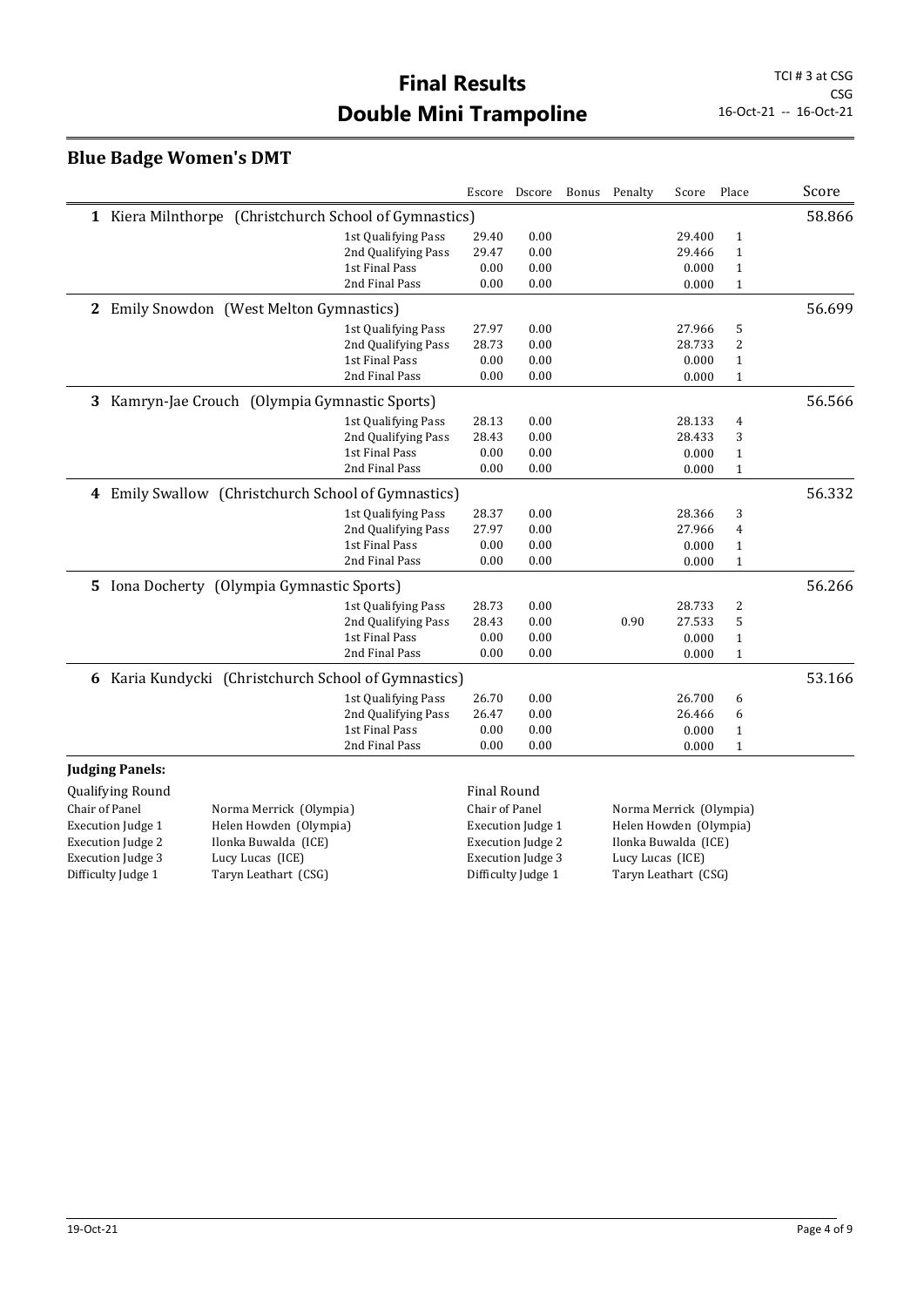## **Final Results** TCI # 3 at CSG **Double Mini Trampoline** 16-Oct-21 -- 16-Oct-21

#### **Blue Badge Men's DMT**

|                                                 |                     |       | Escore Dscore | Bonus Penalty | Score Place |              | Score  |
|-------------------------------------------------|---------------------|-------|---------------|---------------|-------------|--------------|--------|
| 1 Deklan Payne (ICE Trampoline and Tumbling)    |                     |       |               |               |             |              | 57.299 |
|                                                 | 1st Qualifying Pass | 28.57 | 0.00          |               | 28.566      | 2            |        |
|                                                 | 2nd Qualifying Pass | 28.73 | 0.00          |               | 28.733      | 1            |        |
|                                                 | 1st Final Pass      | 0.00  | 0.00          |               | 0.000       | 1            |        |
|                                                 | 2nd Final Pass      | 0.00  | 0.00          |               | 0.000       | $\mathbf{1}$ |        |
| 2 Jye Pryce (Christchurch School of Gymnastics) |                     |       |               |               |             |              | 56.866 |
|                                                 | 1st Qualifying Pass | 28.67 | 0.00          |               | 28.666      | 1            |        |
|                                                 | 2nd Qualifying Pass | 28.20 | 0.00          |               | 28.200      | 2            |        |
|                                                 | 1st Final Pass      | 0.00  | 0.00          |               | 0.000       | 1            |        |
|                                                 | 2nd Final Pass      | 0.00  | 0.00          |               | 0.000       | 1            |        |
| 3 Tamati Te Awa (ICE Trampoline and Tumbling)   |                     |       |               |               |             |              | 53.366 |
|                                                 | 1st Qualifying Pass | 26.40 | 0.00          |               | 26.400      | 3            |        |
|                                                 | 2nd Qualifying Pass | 26.97 | 0.00          |               | 26.966      | 3            |        |
|                                                 | 1st Final Pass      | 0.00  | 0.00          |               | 0.000       | 1            |        |
|                                                 | 2nd Final Pass      | 0.00  | 0.00          |               | 0.000       | 1            |        |
|                                                 |                     |       |               |               |             |              |        |

#### **Judging Panels:**

Qualifying Round **Final Round Final Round** Chair of Panel Norma Merrick (Olympia) Execution Judge 1 Helen Howden (Olympia) Execution Judge 2 Ilonka Buwalda (ICE)<br>Execution Judge 3 Lucy Lucas (ICE) Execution Judge 3 Difficulty Judge 1 Taryn Leathart (CSG)

Execution Judge 3

Chair of Panel Norma Merrick (Olympia) Execution Judge 1 Helen Howden (Olympia) Execution Judge 2 Ilonka Buwalda (ICE)<br>Execution Judge 3 Lucy Lucas (ICE) Difficulty Judge 1 Taryn Leathart (CSG)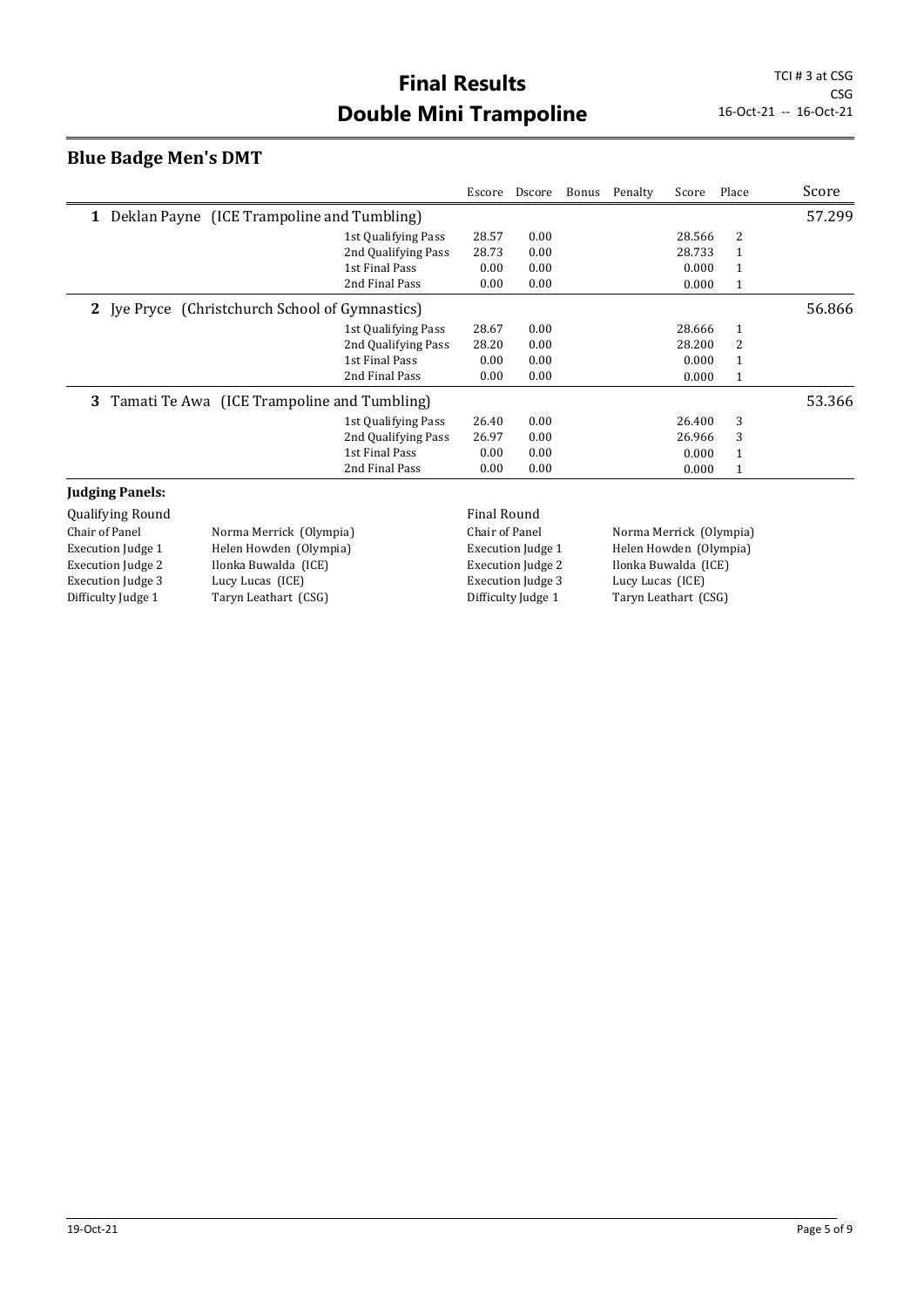## **Final Results** TCI # 3 at CSG **Double Mini Trampoline** 16-Oct-21 -- 16-Oct-21

## **Green Badge Women's DMT**

|                                                          |                     | Escore | Dscore | Bonus | Penalty | Score  | Place        | Score  |
|----------------------------------------------------------|---------------------|--------|--------|-------|---------|--------|--------------|--------|
| 1 Electra Sinkovich (ICE Trampoline and Tumbling)        |                     |        |        |       |         |        |              | 57.833 |
|                                                          | 1st Qualifying Pass | 28.50  | 0.50   |       |         | 29.000 | 2            |        |
|                                                          | 2nd Qualifying Pass | 28.13  | 0.70   |       |         | 28.833 | $\mathbf{1}$ |        |
|                                                          | 1st Final Pass      | 0.00   | 0.00   |       |         | 0.000  | $\mathbf{1}$ |        |
|                                                          | 2nd Final Pass      | 0.00   | 0.00   |       |         | 0.000  | $\mathbf{1}$ |        |
| 2 Zoe Clarke (ICE Trampoline and Tumbling)               |                     |        |        |       |         |        |              | 57.832 |
|                                                          | 1st Qualifying Pass | 28.67  | 0.50   |       |         | 29.166 | $\mathbf{1}$ |        |
|                                                          | 2nd Qualifying Pass | 27.97  | 0.70   |       |         | 28.666 | 2            |        |
|                                                          | 1st Final Pass      | 0.00   | 0.00   |       |         | 0.000  | $\mathbf{1}$ |        |
|                                                          | 2nd Final Pass      | 0.00   | 0.00   |       |         | 0.000  | $\mathbf{1}$ |        |
| Naya Milnthorpe (Christchurch School of Gymnastics)<br>3 |                     |        |        |       |         |        |              | 57.166 |
|                                                          | 1st Qualifying Pass | 28.73  | 0.00   |       |         | 28.733 | 4            |        |
|                                                          | 2nd Qualifying Pass | 27.83  | 0.60   |       |         | 28.433 | 3            |        |
|                                                          | 1st Final Pass      | 0.00   | 0.00   |       |         | 0.000  | $\mathbf{1}$ |        |
|                                                          | 2nd Final Pass      | 0.00   | 0.00   |       |         | 0.000  | $\mathbf{1}$ |        |
| 4 Sophie Newlove (Christchurch School of Gymnastics)     |                     |        |        |       |         | 55.800 |              |        |
|                                                          | 1st Qualifying Pass | 27.60  | 0.70   |       |         | 28.300 | 5            |        |
|                                                          | 2nd Qualifying Pass | 27.30  | 0.20   |       |         | 27.500 | 5            |        |
|                                                          | 1st Final Pass      | 0.00   | 0.00   |       |         | 0.000  | $\mathbf{1}$ |        |
|                                                          | 2nd Final Pass      | 0.00   | 0.00   |       |         | 0.000  | $\mathbf{1}$ |        |
| 5 Sammie Knight (Christchurch School of Gymnastics)      |                     |        |        |       |         |        |              | 55.666 |
|                                                          | 1st Qualifying Pass | 27.97  | 0.00   |       |         | 27.966 | 6            |        |
|                                                          | 2nd Qualifying Pass | 27.50  | 0.20   |       |         | 27.700 | 4            |        |
|                                                          | 1st Final Pass      | 0.00   | 0.00   |       |         | 0.000  | $\mathbf{1}$ |        |
|                                                          | 2nd Final Pass      | 0.00   | 0.00   |       |         | 0.000  | $\mathbf{1}$ |        |
| 6 Laura Stanley (Dynamic Gymnastic Sports)               |                     |        |        |       |         |        |              | 54.866 |
|                                                          | 1st Qualifying Pass | 28.43  | 0.50   |       |         | 28.933 | 3            |        |
|                                                          | 2nd Qualifying Pass | 25.33  | 0.60   |       |         | 25.933 | 7            |        |
|                                                          | 1st Final Pass      | 0.00   | 0.00   |       |         | 0.000  | $\mathbf{1}$ |        |
|                                                          | 2nd Final Pass      | 0.00   | 0.00   |       |         | 0.000  | $\mathbf{1}$ |        |
| 7 Henrietta MacMillan (ICE Trampoline and Tumbling)      |                     |        |        |       |         |        |              | 53.599 |
|                                                          | 1st Qualifying Pass | 27.43  | 0.40   |       | 0.90    | 26.933 | 7            |        |
|                                                          | 2nd Qualifying Pass | 27.37  | 0.20   |       | 0.90    | 26.666 | 6            |        |
|                                                          | 1st Final Pass      | 0.00   | 0.00   |       |         | 0.000  | $\mathbf{1}$ |        |
|                                                          | 2nd Final Pass      | 0.00   | 0.00   |       |         | 0.000  | $\mathbf{1}$ |        |

#### **Judging Panels:**

Qualifying Round **Final Round Final Round** Execution Judge 2 Ilonka Buwalda (ICE) Execution Judge 3 Lucy Lucas (ICE)

Chair of Panel Norma Merrick (Olympia) Execution Judge 1 Helen Howden (Olympia) Difficulty Judge 1 Taryn Leathart (CSG)

Chair of Panel Norma Merrick (Olympia)<br>Execution Judge 1 Helen Howden (Olympia) Helen Howden (Olympia) Execution Judge 2 Ilonka Buwalda (ICE) Execution Judge 3 Lucy Lucas (ICE) Difficulty Judge 1 Taryn Leathart (CSG)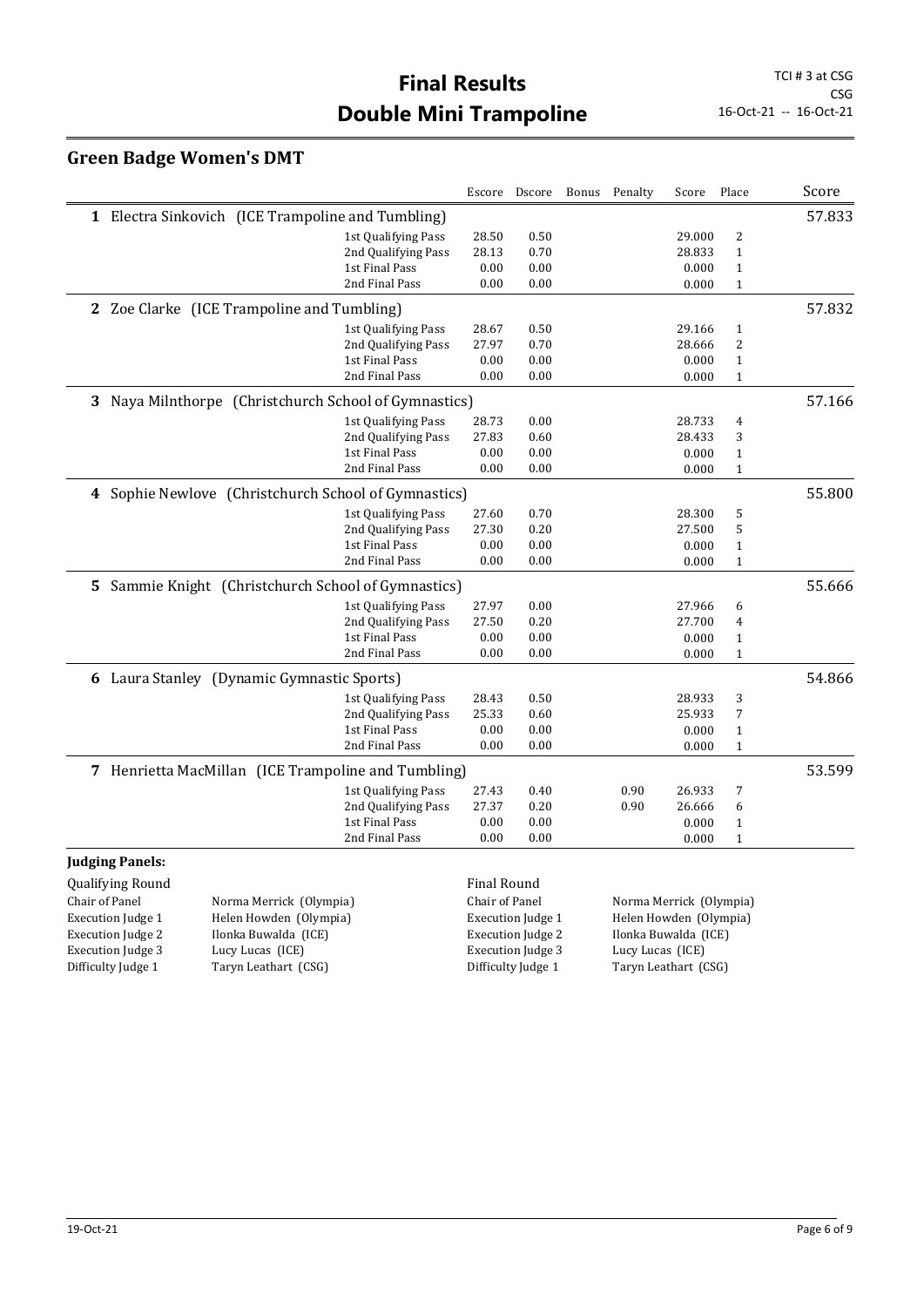## **Green Badge Men's DMT**

|                                                           |                     | Escore | Dscore | Bonus Penalty | Score  | Place        | Score  |
|-----------------------------------------------------------|---------------------|--------|--------|---------------|--------|--------------|--------|
| 1 Alister Browne (Christchurch School of Gymnastics)      |                     |        |        |               |        |              | 55.233 |
|                                                           | 1st Qualifying Pass | 26.90  | 0.40   |               | 27.300 | 3            |        |
|                                                           | 2nd Qualifying Pass | 27.43  | 0.50   |               | 27.933 | 1            |        |
|                                                           | 1st Final Pass      | 0.00   | 0.00   |               | 0.000  | 1            |        |
|                                                           | 2nd Final Pass      | 0.00   | 0.00   |               | 0.000  | $\mathbf{1}$ |        |
| <b>2</b> Meziah Rehua (Christchurch School of Gymnastics) |                     |        |        |               |        |              | 54.966 |
|                                                           | 1st Qualifying Pass | 27.37  | 0.50   |               | 27.866 | 2            |        |
|                                                           | 2nd Qualifying Pass | 27.30  | 0.70   | 0.90          | 27.100 | 2            |        |
|                                                           | 1st Final Pass      | 0.00   | 0.00   |               | 0.000  | 1            |        |
|                                                           | 2nd Final Pass      | 0.00   | 0.00   |               | 0.000  | 1            |        |
| 3<br>Jack Snowdon (West Melton Gymnastics)                |                     |        |        |               |        |              | 54.266 |
|                                                           | 1st Qualifying Pass | 28.43  | 0.20   |               | 28.633 | 1            |        |
|                                                           | 2nd Qualifying Pass | 25.13  | 0.50   |               | 25.633 | 3            |        |
|                                                           | 1st Final Pass      | 0.00   | 0.00   |               | 0.000  | 1            |        |
|                                                           | 2nd Final Pass      | 0.00   | 0.00   |               | 0.000  | 1            |        |

**Judging Panels:**

Qualifying Round **Final Round Final Round**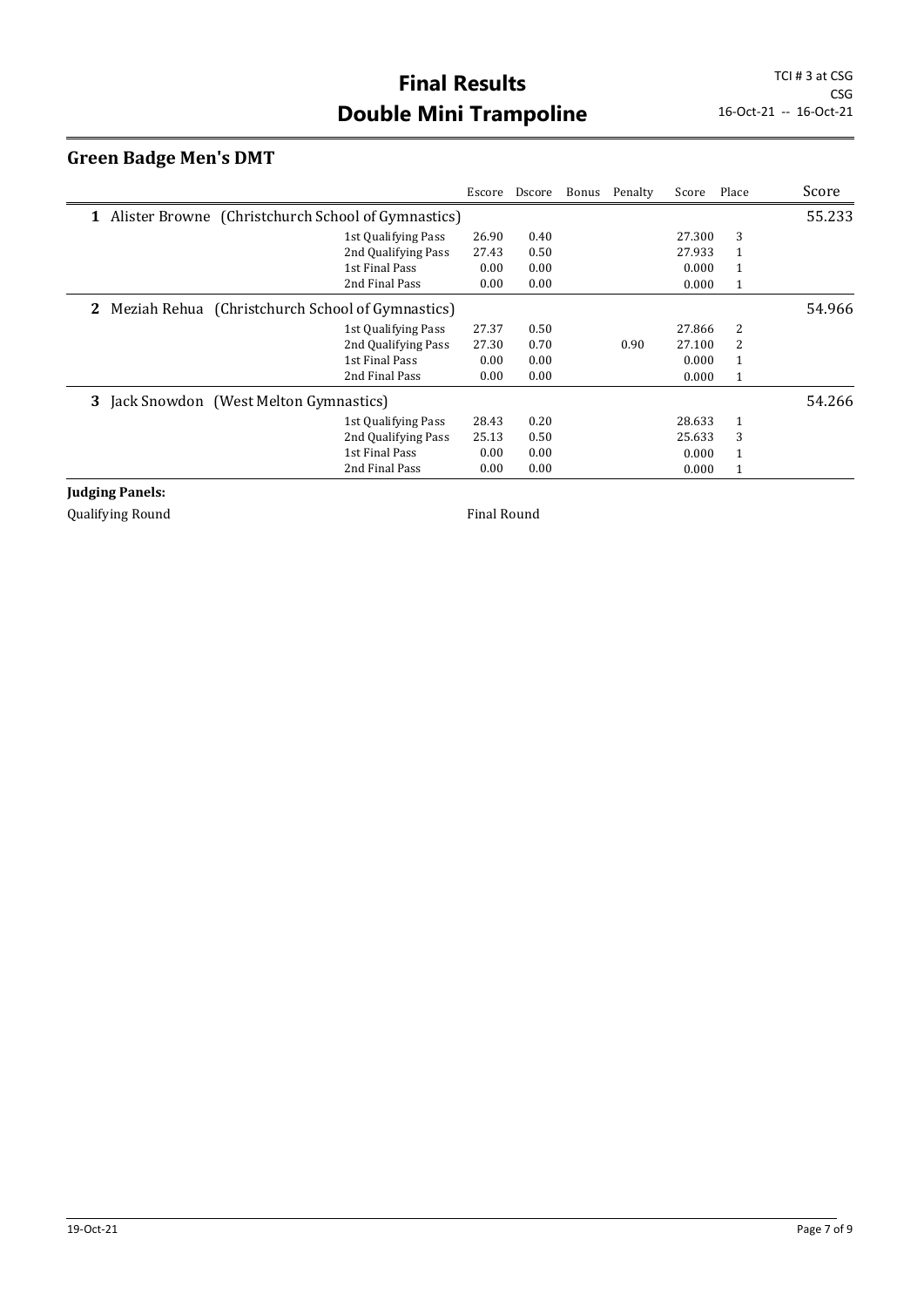## **Yellow Badge Women's DMT**

|                                                       |                     | Escore | Dscore | Bonus | Penalty | Score  | Place        | Score  |
|-------------------------------------------------------|---------------------|--------|--------|-------|---------|--------|--------------|--------|
| 1 Shelby Miller (West Melton Gymnastics)              |                     |        |        |       |         |        |              | 59.033 |
|                                                       | 1st Qualifying Pass | 29.03  | 0.70   |       |         | 29.733 | $\mathbf{1}$ |        |
|                                                       | 2nd Qualifying Pass | 28.50  | 0.80   |       |         | 29.300 | $\mathbf{1}$ |        |
|                                                       | 1st Final Pass      | 0.00   | 0.00   |       |         | 0.000  | $\mathbf{1}$ |        |
|                                                       | 2nd Final Pass      | 0.00   | 0.00   |       |         | 0.000  | $\mathbf{1}$ |        |
| 2 Makayla Koppert (ICE Trampoline and Tumbling)       |                     |        |        |       |         |        |              | 58.099 |
|                                                       | 1st Qualifying Pass | 28.37  | 0.70   |       |         | 29.066 | 3            |        |
|                                                       | 2nd Qualifying Pass | 28.33  | 0.70   |       |         | 29.033 | 2            |        |
|                                                       | 1st Final Pass      | 0.00   | 0.00   |       |         | 0.000  | $\mathbf{1}$ |        |
|                                                       | 2nd Final Pass      | 0.00   | 0.00   |       |         | 0.000  | $\mathbf{1}$ |        |
| 3 Ruby Albiquerge (ICE Trampoline and Tumbling)       |                     |        |        |       |         |        |              | 57.833 |
|                                                       | 1st Qualifying Pass | 28.50  | 0.70   |       |         | 29.200 | 2            |        |
|                                                       | 2nd Qualifying Pass | 28.03  | 0.60   |       |         | 28.633 | 3            |        |
|                                                       | 1st Final Pass      | 0.00   | 0.00   |       |         | 0.000  | $\mathbf{1}$ |        |
|                                                       | 2nd Final Pass      | 0.00   | 0.00   |       |         | 0.000  | $\mathbf{1}$ |        |
| 4 Charlotte Williams (Olympia Gymnastic Sports)       |                     |        |        |       |         |        |              | 56.966 |
|                                                       | 1st Qualifying Pass | 27.97  | 0.70   |       |         | 28.666 | 4            |        |
|                                                       | 2nd Qualifying Pass | 27.60  | 0.70   |       |         | 28.300 | 5            |        |
|                                                       | 1st Final Pass      | 0.00   | 0.00   |       |         | 0.000  | $\mathbf{1}$ |        |
|                                                       | 2nd Final Pass      | 0.00   | 0.00   |       |         | 0.000  | $\mathbf{1}$ |        |
| Skye Watson (Christchurch School of Gymnastics)<br>5. |                     |        |        |       |         |        |              | 56.433 |
|                                                       | 1st Qualifying Pass | 27.60  | 0.60   |       |         | 28.200 | 7            |        |
|                                                       | 2nd Qualifying Pass | 27.53  | 0.70   |       |         | 28.233 | 6            |        |
|                                                       | 1st Final Pass      | 0.00   | 0.00   |       |         | 0.000  | $\mathbf{1}$ |        |
|                                                       | 2nd Final Pass      | 0.00   | 0.00   |       |         | 0.000  | $\mathbf{1}$ |        |
| 6 Laurice Power (Christchurch School of Gymnastics)   |                     |        |        |       |         |        |              | 56.432 |
|                                                       | 1st Qualifying Pass | 27.67  | 0.60   |       |         | 28.266 | 6            |        |
|                                                       | 2nd Qualifying Pass | 27.47  | 0.70   |       |         | 28.166 | 8            |        |
|                                                       | 1st Final Pass      | 0.00   | 0.00   |       |         | 0.000  | $\mathbf{1}$ |        |
|                                                       | 2nd Final Pass      | 0.00   | 0.00   |       |         | 0.000  | $\mathbf{1}$ |        |
| 7 Tara Cruickshank (ICE Trampoline and Tumbling)      |                     |        |        |       |         |        |              | 56.400 |
|                                                       | 1st Qualifying Pass | 27.30  | 0.50   |       |         | 27.800 | 8            |        |
|                                                       | 2nd Qualifying Pass | 27.90  | 0.70   |       |         | 28.600 | 4            |        |
|                                                       | 1st Final Pass      | 0.00   | 0.00   |       |         | 0.000  | $\mathbf{1}$ |        |
|                                                       | 2nd Final Pass      | 0.00   | 0.00   |       |         | 0.000  | $\mathbf{1}$ |        |
| 8 Ellie Roberts (Christchurch School of Gymnastics)   |                     |        |        |       |         |        |              | 54.699 |
|                                                       | 1st Qualifying Pass | 28.13  | 0.50   |       |         | 28.633 | 5            |        |
|                                                       | 2nd Qualifying Pass | 25.37  | 0.70   |       |         | 26.066 | 9            |        |
|                                                       | 1st Final Pass      | 0.00   | 0.00   |       |         | 0.000  | $\mathbf{1}$ |        |
|                                                       | 2nd Final Pass      | 0.00   | 0.00   |       |         | 0.000  | $\mathbf{1}$ |        |
| 9 Ami Watson (Christchurch School of Gymnastics)      |                     |        |        |       |         |        |              | 28.233 |
|                                                       | 1st Qualifying Pass | 0.00   | 0.00   |       |         | 0.000  | 9            |        |
|                                                       | 2nd Qualifying Pass | 27.53  | 0.70   |       |         | 28.233 | 6            |        |
|                                                       | 1st Final Pass      |        |        |       |         |        |              |        |
|                                                       | 2nd Final Pass      |        |        |       |         |        |              |        |

**Judging Panels:**

Qualifying Round **Final Round Final Round**